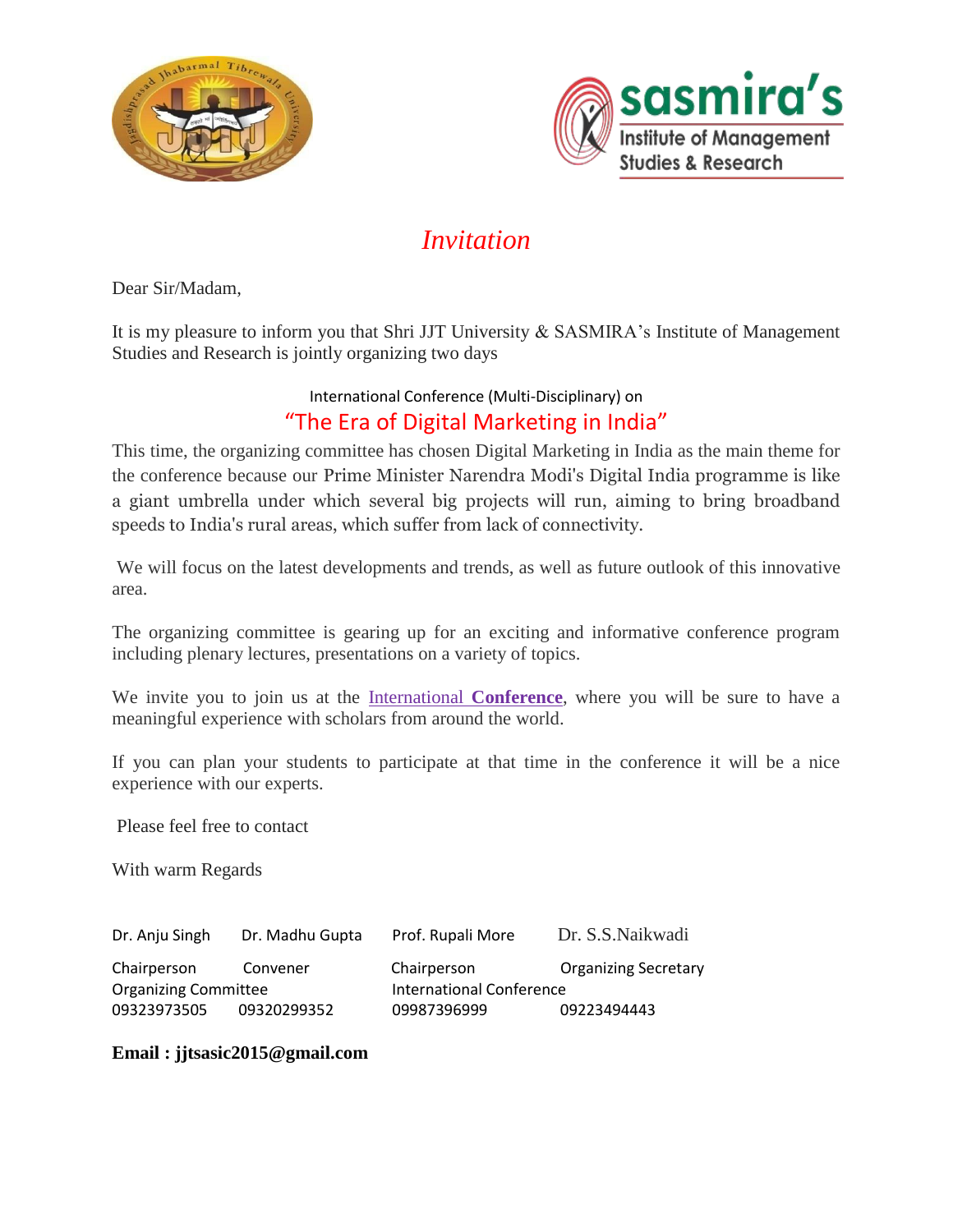



## **INTRODUCTION**

Today, the country faces a social imbalance and crisis for ethical & moral values. In fact, majority of the contemporary institutions of higher learning remain almost disconnected with the value education & basic requirements of the workplace. The higher education system has to incorporate the requirements of various courses on this topic in its curriculum, in an innovative and flexible manner while producing well-groomed graduates. However, there is a need for taking integrated initiatives towards knowledge acquisition and up-gradation of innovative technology in universities and colleges to address the emerging needs of stable and future society so as to ensure that the graduates have adequate knowledge and go for a better world.

To facilitate a platform for knowledge exchange about the various skills required by young graduates.

- To identify the specific program for educational society
- To provide opportunities for Principals, Vice Principals, Chairman's of the Universities, Deans, HODs, Coordinators of the Departments and Associate Deans of the departments to discuss about the various ways in which we can prepare our young generation to build digital India

To make suitable recommendations in terms of role by various functionaries to ensure Digital Era at different levels of higher education.

## *Conference sub themes:*

- Making Digital India: Issues and Challenges
- E-governance for Village Level Planning
- Spatial Data Infrastructure and Decision Support Systems
- Web and Location based Services (Tele-Geometrics, Mobile GIS)
- Geoinformatics for Skill Development
- Geoinfomatics for Livelihood
- Advanced Imaging and Processing Technologies (UAV, Sensor Technology, LIDAR, SAR)
- Photogrammetry and 3-D Mapping
- Indigenous Navigation and Positioning System
- Physical Infrastructure Development and Planning
- Geospatial Technology for Renewable Energy Resources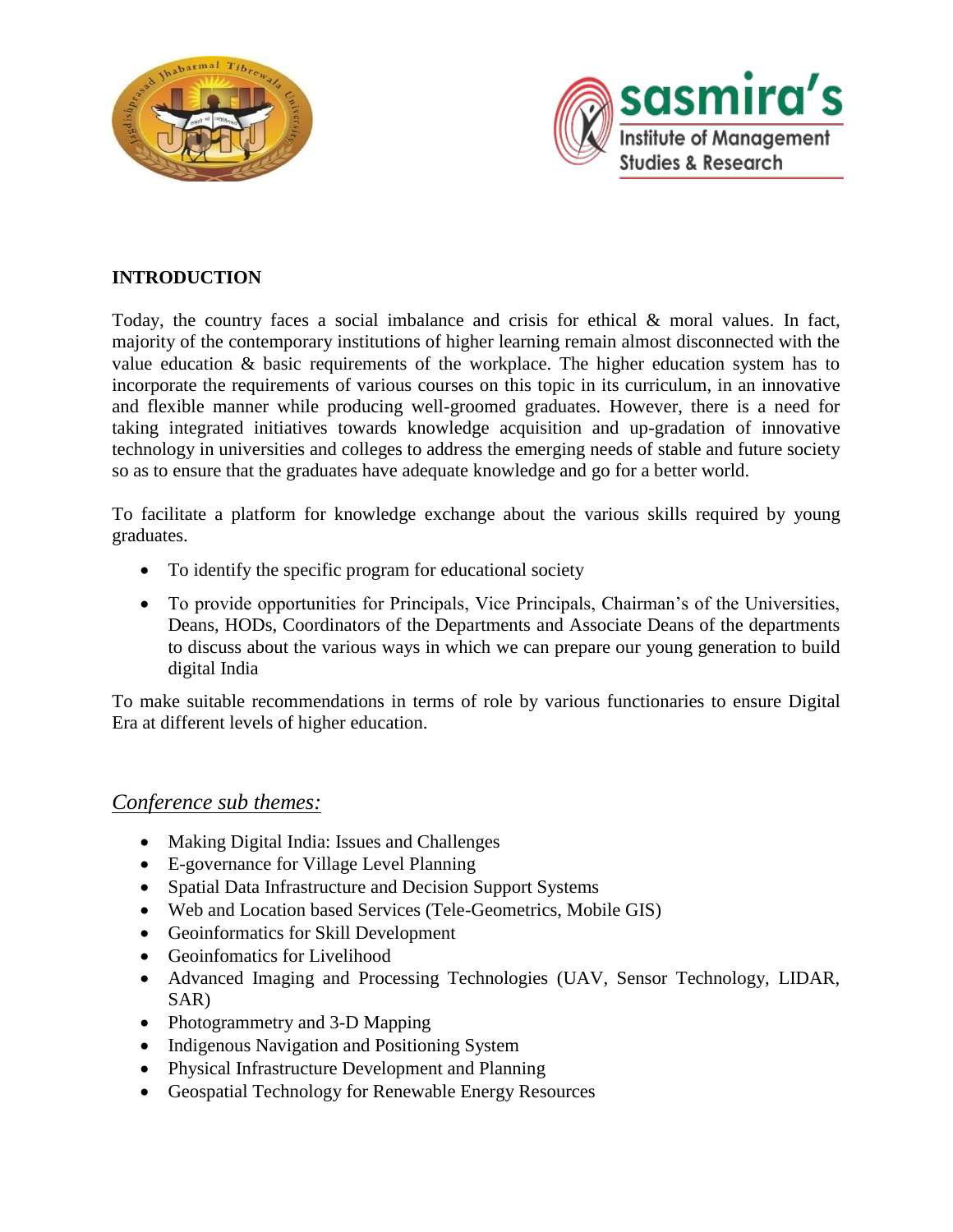



- Land Degradation, Desertification and Soil Health Programs
- Sustainable Land Management
- Rejuvenating and Interlinking of Rivers
- Disaster Management & Weather Forecasting
- Geomatics for Coastal and Marine Applications
- Natural Resource Management (Water, Soil, Forest, Agriculture, Horticulture)
- Cashless India
- Cloud Computing and Mobile Apps
- Other topics related to the field

### *CALL FOR PAPERS*

Original papers on the various above-mentioned sub-themes are invited. The above-mentioned sub-themes are only indicative and not exhaustive in coverage. The contributor can include any other topic falling under the broad gamut of the main theme.

#### *GUIDELINES FOR PAPERS*

Only original, unpublished work is sought. Any proposal submitted to present identical or substantially similar work already published or under review for another conference or publication will not be considered. Important: Please note that Conference contributions can be accepted only on condition that they have not been published or offered for publication elsewhere and that Punjab Commerce and Management Association has the right of first refusal to publish them. Submission of a proposal or paper constitutes acceptance of this condition. In the covering letter accompanying the manuscript, the contributor(s) should certify that the manuscript has neither been published anywhere nor is it at present being considered anywhere for publication. The delegates are requested to send the abstracts of their papers not exceeding 300 words, 12 point font size, Times New Roman font on MS Word with single line spacing to the Coordinator along with the name and address of the author(s), Contact No. & active E-mail IDs latest by 10th October, 2015. The expert committee will screen the abstracts & the abstracts approved by the same will be accepted to be presented in the conference in the form of fulllength paper. One of the authors must pre-register for the conference by  $10^{th}$  October, 2015 to ensure the inclusion of paper in the conference program. Length of the full paper should be about 3000 words, 12 point font size, Times New Roman, MS-Word, 1.5 line spacing. Tables, illustrations, charts, figures etc. should be serially numbered and duly acknowledged. Sources of the data need to be given below each table. Only those references that are actually utilized should be included in the reference list and should be alphabetically arranged.

The first page of the manuscript should have the title of the paper, name of the author(s), organization affiliation, complete mailing address, phone number, fax number (if any) and e-mail